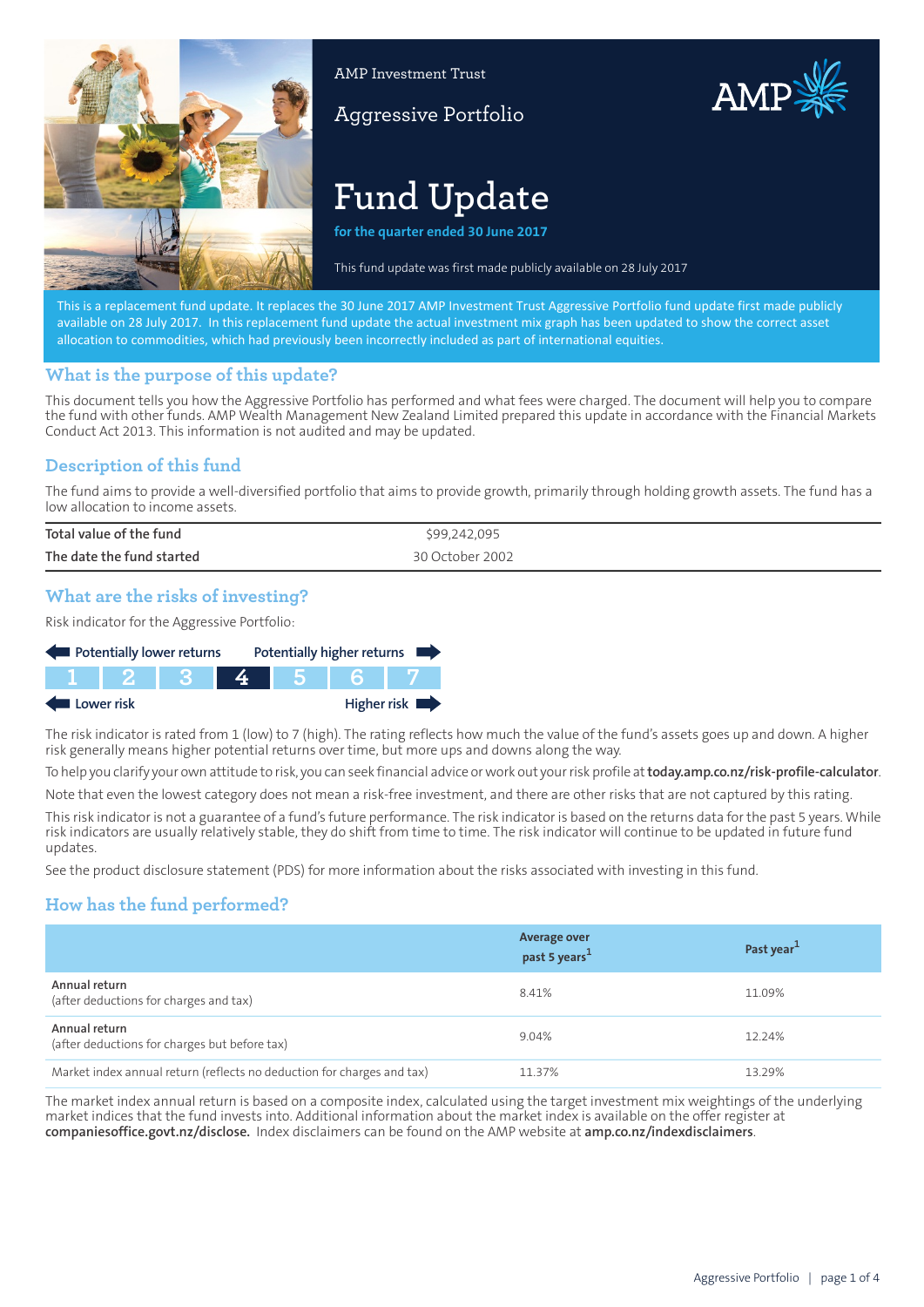#### **Annual return graph**



This shows the return after fund charges and tax for each of the last 10 years ending 31 March. The last bar shows the average annual return for the last 10 years, up to 30 June 2017.

**Important:** This does not tell you how the fund will perform in the future.

Returns in this update are after tax at the highest prescribed investor rate (PIR) of tax for an individual New Zealand resident. Your tax may be lower.

### **What fees are investors charged?**

Investors in the Aggressive Portfolio are charged fund charges. In the year to 31 March 2017 these were:

|                                             | % of net asset value                                                     |
|---------------------------------------------|--------------------------------------------------------------------------|
| Total fund charges                          | $2.49%$ *                                                                |
| Which are made up of -                      |                                                                          |
| Total management and administration charges | 2.49%                                                                    |
| Including -                                 |                                                                          |
| Manager's basic fee                         | 2.01%                                                                    |
| Other management and administration charges | 0.48%                                                                    |
| Total performance-based fees                | $0.00\%$                                                                 |
| <b>Other charges</b>                        | Dollar amount per investor or description<br>of how charge is calculated |
| <b>NIL</b>                                  |                                                                          |

\* Based on a decrease in regulatory and administration costs and expenses, the Manager estimates that the total fund charges for the next scheme year will be 2.36% of the net asset value.

Investors may also be charged individual action fees for specific actions or decisions (for example, for withdrawing from or switching funds). See the 'fees and other charges' document on the entry relating to the offer of interests in the AMP Investment Trust maintained on the offer register (**[companiesoffice.govt.nz/disclose](http://companiesoffice.govt.nz/disclose)**) for more information about those fees.

Small differences in fees and charges can have a big impact on your investment over the long term.

### **Example of how this applies to an investor**

Craig had \$10,000 in the fund at the start of the year and did not make any further contributions. At the end of the year, Craig received a return after fund charges were deducted of \$1,109.00 (that is 11.09% of his initial \$10,000). Craig also paid \$0.00 in other charges. This gives Craig a total return after tax of \$1,109.00 for the year.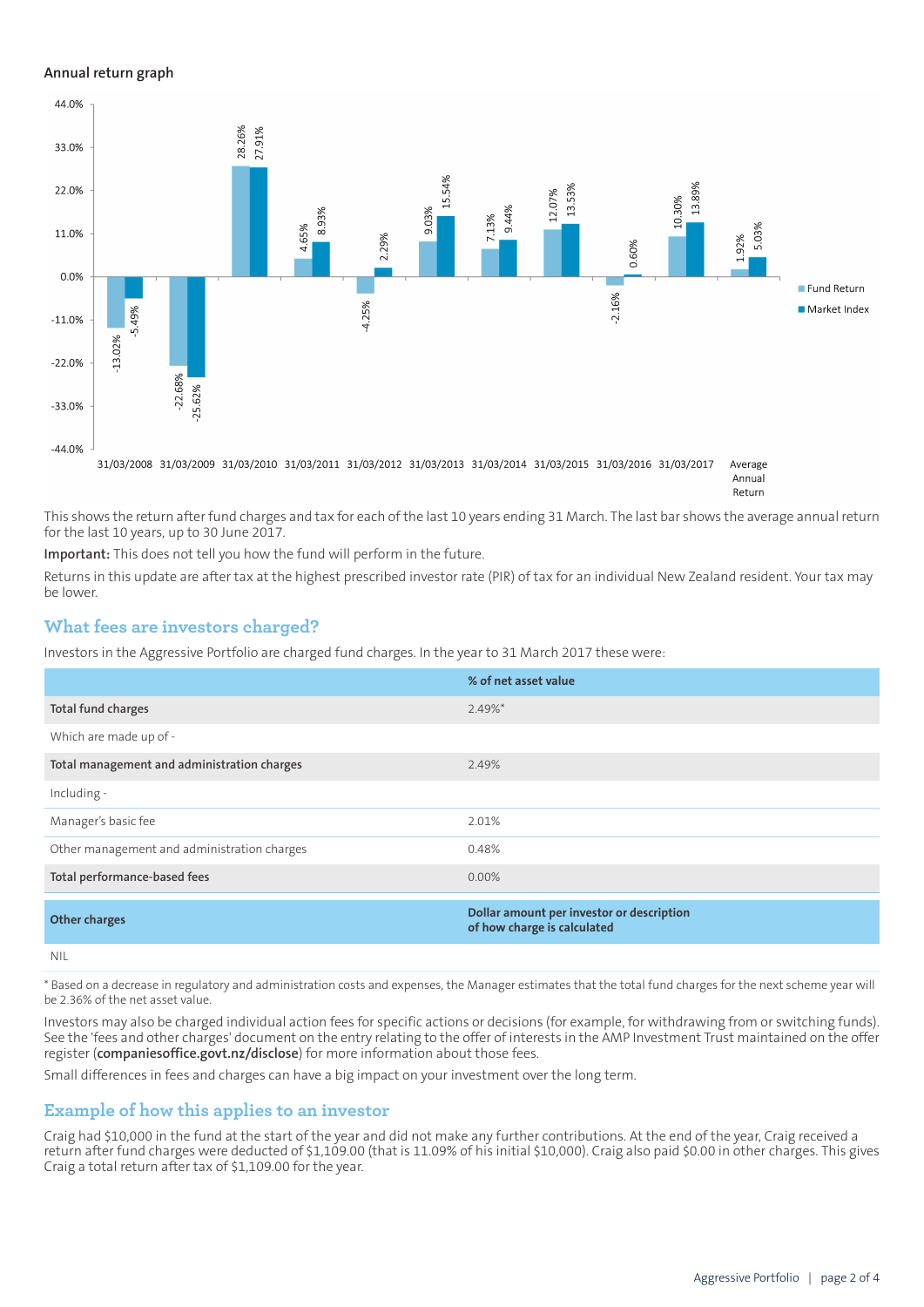## **What does the fund invest in?**

### **Actual investment mix<sup>2</sup>**

This shows the types of assets that the fund invests in.



#### **Target investment mix**

This shows the mix of assets that the fund generally intends to invest in.

| <b>Asset Type</b>            | Allocation |
|------------------------------|------------|
| Cash and cash equivalents    | 5.00%      |
| New Zealand fixed interest   | 3.00%      |
| International fixed interest | 5.00%      |
| Australasian equities        | 24.50%     |
| International equities       | 50.00%     |
| Listed property              | 7.00%      |
| Unlisted property            | 0.00%      |
| Commodities                  | 0.00%      |
| Other*                       | 5.50%      |

\*Other consists of alternative assets (5.50%)

#### **Top 10 investments<sup>2</sup>**

|    | <b>Name</b>                                             | Percentage<br>of fund<br>net assets | <b>Asset Type</b>         | Country     | <b>Credit rating</b><br>(if applicable) |
|----|---------------------------------------------------------|-------------------------------------|---------------------------|-------------|-----------------------------------------|
| 1  | Orbis Global Equity LE Fund                             | 4.30%                               | International equities    | Australia   | N/A                                     |
| 2  | Call Account (Westpac Banking Corporation Advance Acct) | 3.43%                               | Cash and cash equivalents | New Zealand | $A-1+$                                  |
| 3  | Call Account (ANZ 32 Day Constant Maturity Date)        | 1.43%                               | Cash and cash equivalents | New Zealand | $A-1+$                                  |
| 4  | Fisher & Paykel Healthcare Corp                         | 1.13%                               | Australasian equities     | New Zealand | N/A                                     |
| 5  | Commonwealth Bank of Australia                          | 0.97%                               | Australasian equities     | Australia   | N/A                                     |
| 6  | Kiwi Property Group Ltd                                 | 0.96%                               | Australasian equities     | New Zealand | N/A                                     |
|    | Call Account (Rabobank Advance Account NZD)             | 0.88%                               | Cash and cash equivalents | New Zealand | $A-1$                                   |
| 8  | Fletcher Building Ltd                                   | 0.85%                               | Australasian equities     | New Zealand | N/A                                     |
| 9  | Auckland International Airport                          | 0.85%                               | Australasian equities     | New Zealand | N/A                                     |
| 10 | Spark New Zealand Ltd                                   | 0.81%                               | Australasian equities     | New Zealand | N/A                                     |

The top 10 investments make up 15.61% of the fund.